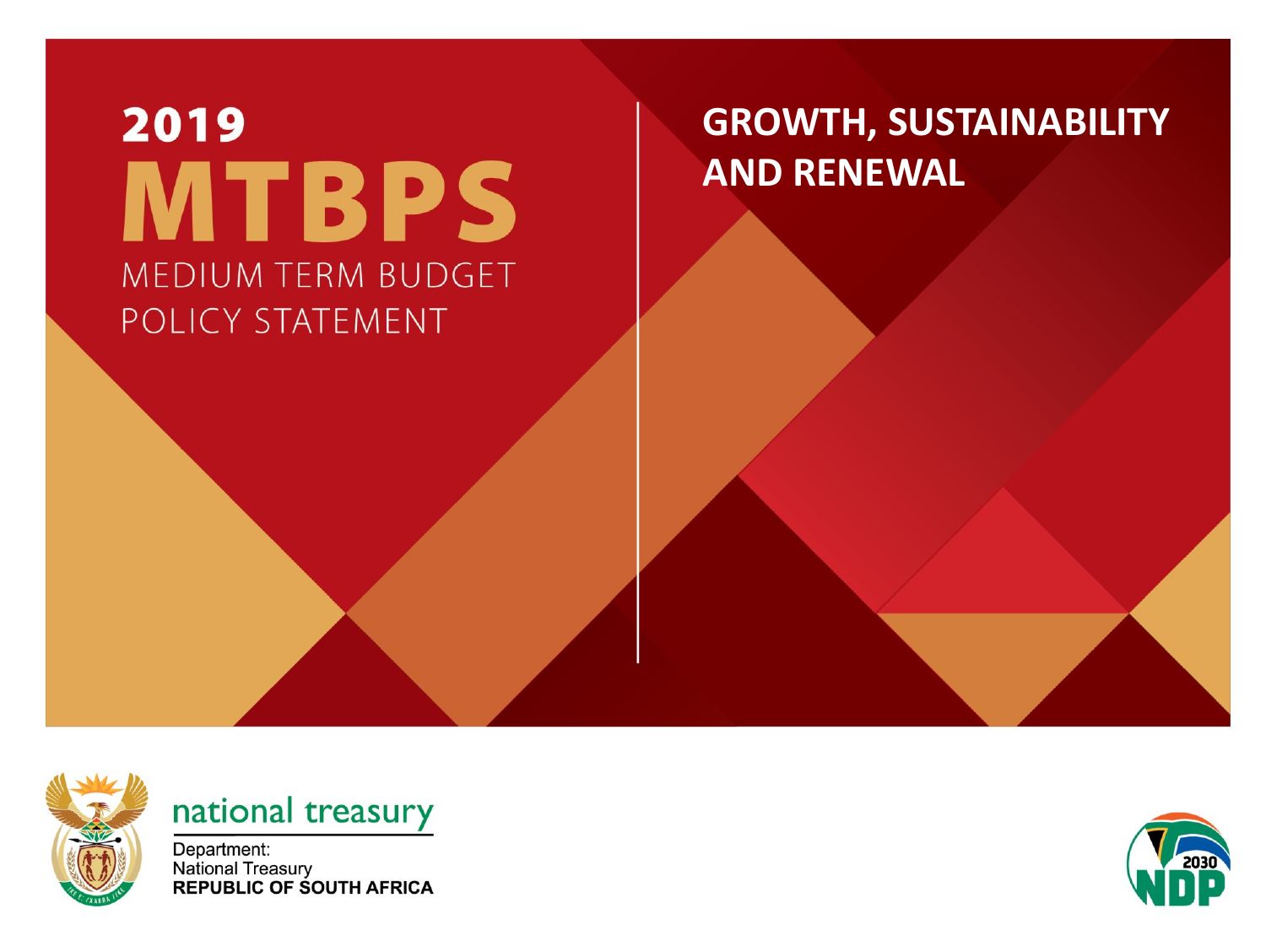#### **Main messages**

- Economic growth is now projected at 0.5 per cent for 2019, as long-term growth estimates have fallen. As a result, revenue projections have been sharply reduced. Spending pressures continue to mount, led by the public service wage bill and state-owned companies in crisis. The 2019 MTBPS proposes an approach over the medium term that, effectively implemented, will restore the momentum of economic growth and stabilise the public finances.
- Over the next three years, consolidated spending will total R6.3 trillion, with 48 per cent of this amount going towards social grants, education and health. Revenue shortfalls and rising spending pressures are threatening government's ability to maintain existing levels of service provision and infrastructure investment.
- The consolidated budget deficit averages 6.2 per cent of GDP over the next three years. Debt and debt-service costs will continue to increase, with the debt-to-GDP ratio now estimated at 71.3 per cent in 2022/23.
- Government has clawed back some of the revenue shortfall through reductions to departmental baselines and slower spending growth in 2022/23. Alone, these reductions are insufficient. Additional measures, particularly on the wage bill, will be required to stabilise the debt outlook and improve the composition of spending. Tax measures are also being considered.
- In August 2019, the paper released by the National Treasury outlined short- and medium-term reforms that can boost economic growth, many of which do not require significant state resources. Interventions to improve the quality of infrastructure planning are beginning to show some results. Further measures to reduce wasteful expenditure, including by limiting claims against the state, will be implemented in the coming year.
- Government is providing medium-term support to Eskom to secure energy supply and to honour the state's contractual obligations. The National Treasury, in partnership with the Department of Public Enterprises, is instituting a series of measures to bring discipline to the utility's finances, and to step up the timeline for restructuring. Debt relief will only be considered once operational efficiencies have been achieved.



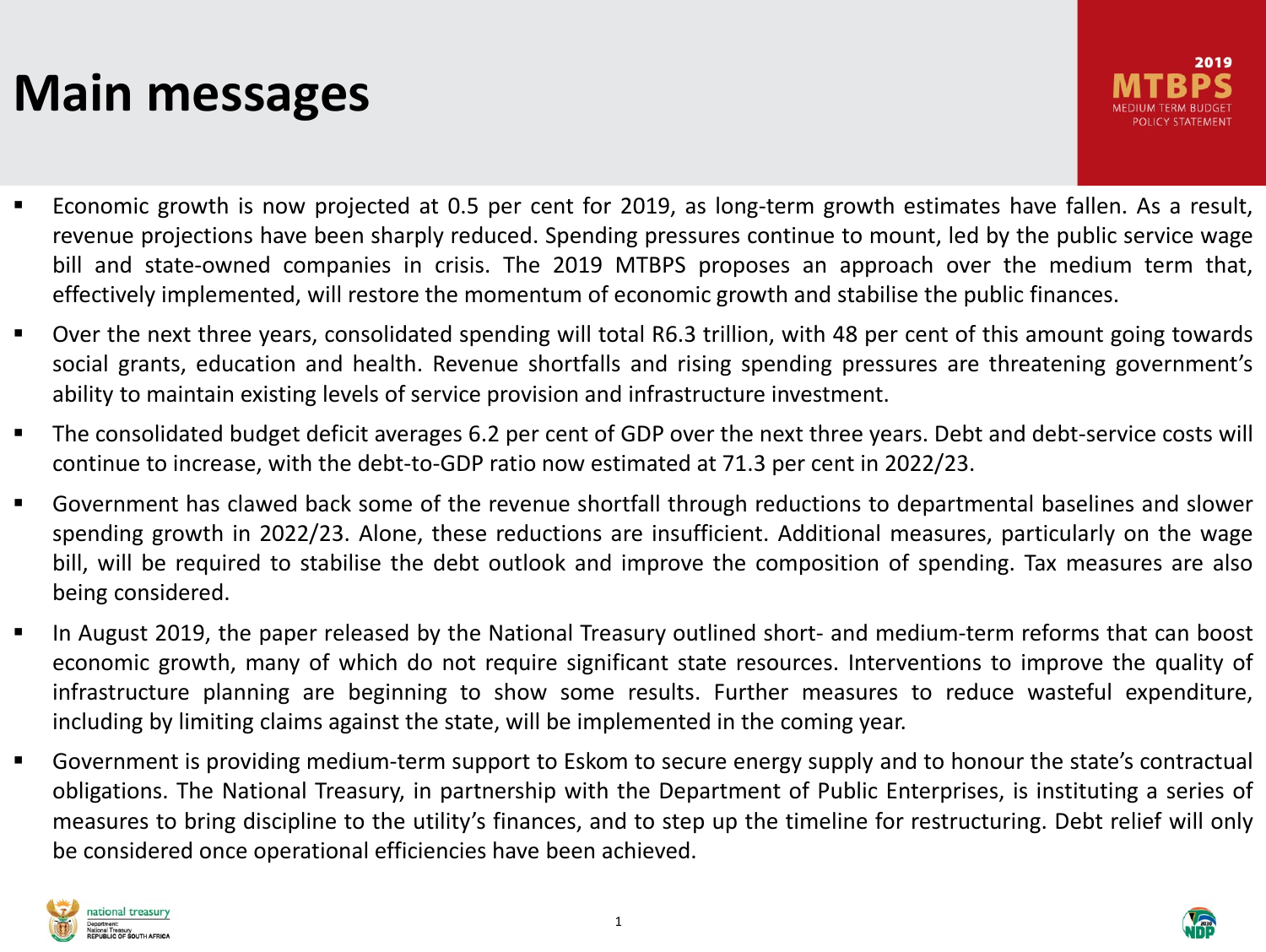### **World economic growth is slowing**



- **Lower growth in both developed and developing economies in response to mounting global risks**
- Global economic growth in 2019 projected at 3 per cent, the lowest figure since 2008 financial crisis
- Relative to the 2018 average, South Africa's risk premium has risen by about 0.3 percentage points, compared to an average decline of 0.3 percentage points in peer countries

| Region/country              | 2018   | 2019 | 2020 | 2021 | 2022-2024        |
|-----------------------------|--------|------|------|------|------------------|
| Percentage                  | Actual |      |      |      |                  |
| World                       | 3.6    | 3.0  | 3.4  | 3.6  | 3.6              |
| <b>Advanced economies</b>   | 2.3    | 1.7  | 1.7  | 1.6  | $1.6\phantom{0}$ |
| United States               | 2.9    | 2.4  | 2.1  | 1.7  | $1.6\,$          |
| Euro area                   | 1.9    | 1.2  | 1.4  | 1.4  | 1.3              |
| United Kingdom              | 1.4    | 1.2  | 1.4  | 1.5  | 1.5              |
| Japan                       | 0.8    | 0.9  | 0.5  | 0.5  | 0.5              |
| <b>Developing countries</b> | 4.5    | 3.9  | 4.6  | 4.8  | 4.8              |
| China                       | 6.6    | 6.1  | 5.8  | 5.9  | 5.6              |
| India                       | 6.8    | 6.1  | 7.0  | 7.4  | 7.4              |
| <b>Brazil</b>               | 1.1    | 0.9  | 2.0  | 2.4  | 2.4              |
| Russia                      | 2.3    | 1.1  | 1.9  | 2.0  | 1.9              |
| Mexico                      | 2.0    | 0.4  | 1.3  | 1.9  | 2.3              |
| <b>Sub-Saharan Africa</b>   | 3.2    | 3.2  | 3.6  | 3.7  | 4.1              |
| South Africa <sup>1</sup>   | 0.8    | 0.5  | 1.2  | 1.6  | 1.7              |

#### **Economic growth in selected countries**

*1. National Treasury forecasts. Note: Final numbers are for 2022*

*Source: IMF World Economic Outlook, October 2019, and IMF World Economic Outlook database*



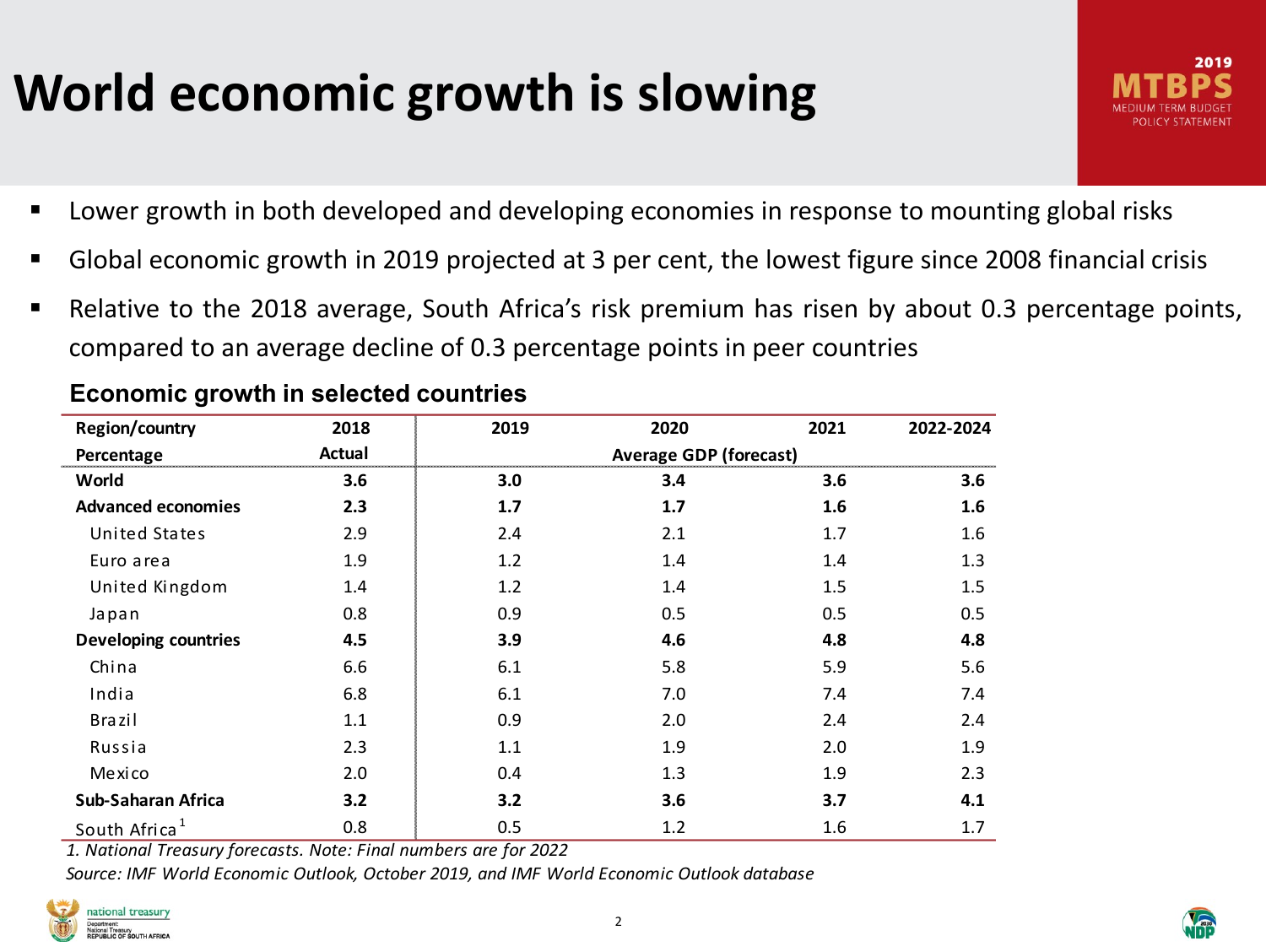### **Domestic growth outlook is revised down**

- 2019 GDP growth revised down from 1.5 per cent at the time of the 2019 Budget, to 0.5 per cent, mainly reflecting weaker total investment, exports and global growth
- The current account deficit is expected to remain at 3.5 per cent of GDP over the next three years, reflecting low import growth due to weaker domestic demand

| Calendar year                            | 2017          | 2018   | 2019     | 2020    | 2021            | 2022   |
|------------------------------------------|---------------|--------|----------|---------|-----------------|--------|
| Percentage change                        | <b>Actual</b> |        | Estimate |         | <b>Forecast</b> |        |
| Final household consumption              | 2.1           | 1.8    | 1.3      | 1.3     | 1.5             | 1.7    |
| Final government consumption             | 0.2           | 1.9    | 1.8      | 1.8     | 1.1             | 0.6    |
| Gross fixed-capital formation            | 1.0           | $-1.4$ | $-0.8$   | 0.8     | 1.3             | 1.8    |
| Gross domestic expenditure               | 1.9           | 1.0    | 1.4      | 1.1     | 1.5             | 1.7    |
| Exports                                  | $-0.7$        | 2.6    | $-1.7$   | 2.5     | 2.8             | 3.1    |
| <b>Imports</b>                           | 1.0           | 3.3    | 1.1      | 1.9     | 2.6             | 3.0    |
| <b>Real GDP growth</b>                   | 1.4           | 0.8    | 0.5      | 1.2     | 1.6             | 1.7    |
| <b>GDP</b> inflation                     | 5.3           | 3.9    | 4.8      | 4.9     | 4.9             | 4.8    |
| <b>GDP at current prices (R billion)</b> | 4654          | 4874   | 5 1 3 2  | 5 4 4 9 | 5 8 0 4         | 6 187  |
| <b>CPI</b> inflation                     | 5.3           | 4.7    | 4.3      | 4.9     | 4.8             | 4.8    |
| Current account balance (% of GDP)       | $-2.5$        | $-3.5$ | $-3.4$   | $-3.5$  | $-3.5$          | $-3.5$ |

#### **Macroeconomic performance and projections**

*Source: National Treasury, Reserve Bank and Statistics South Africa* 





2019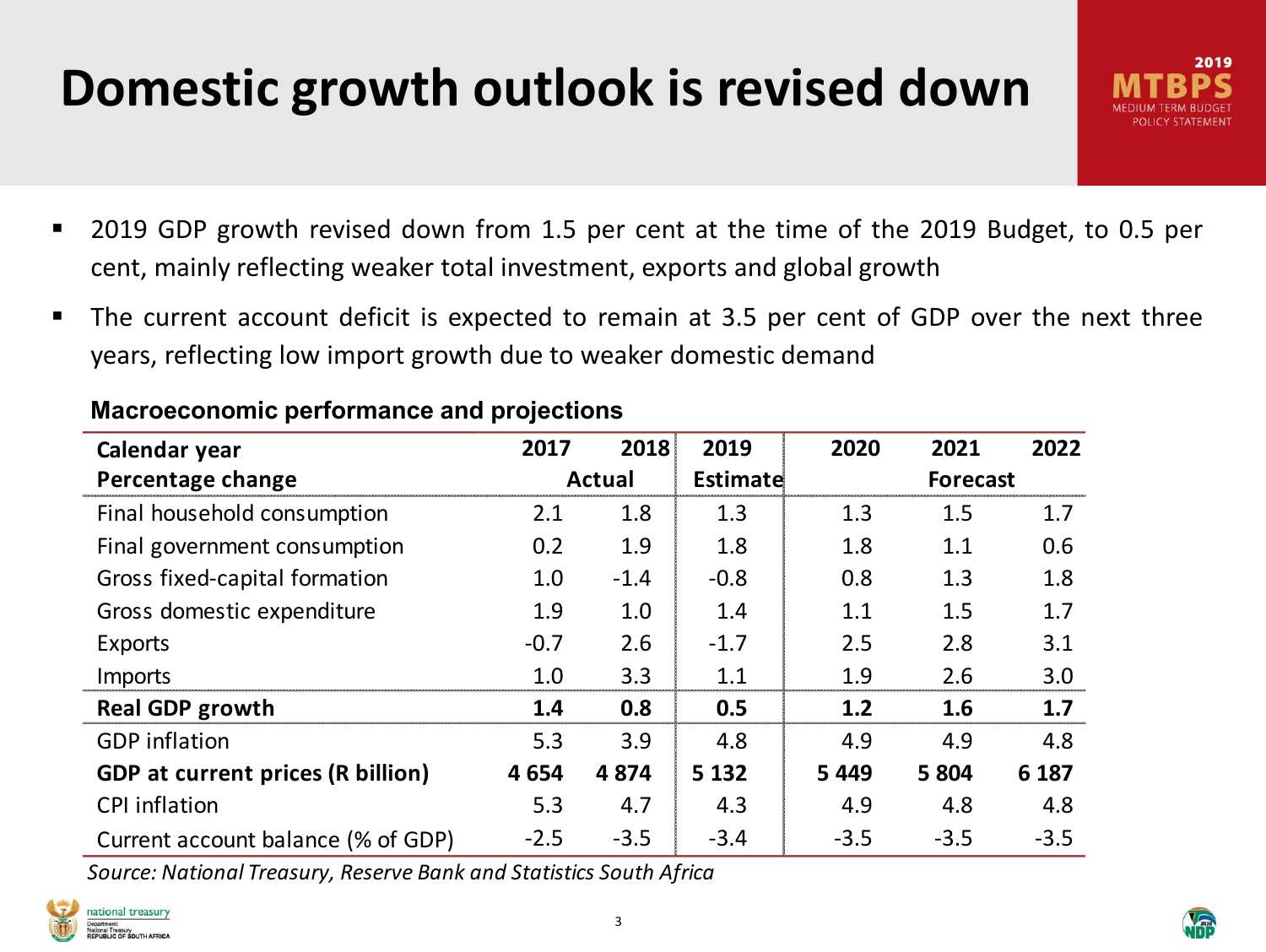### **South Africa's GDP growth trend has continued to decline and debt has risen**

- Declining trend growth reflects many factors, including policy uncertainty, electricity supply shocks, lower investment levels, inefficient SOC investments and poor education outcomes
- Relative competitiveness has declined due to slower implementation of reforms than our peers
- Since the global financial crisis, government has run large budget deficits, raising its borrowing and making the increase in South Africa's debt-to-GDP ratio among the highest of peer countries



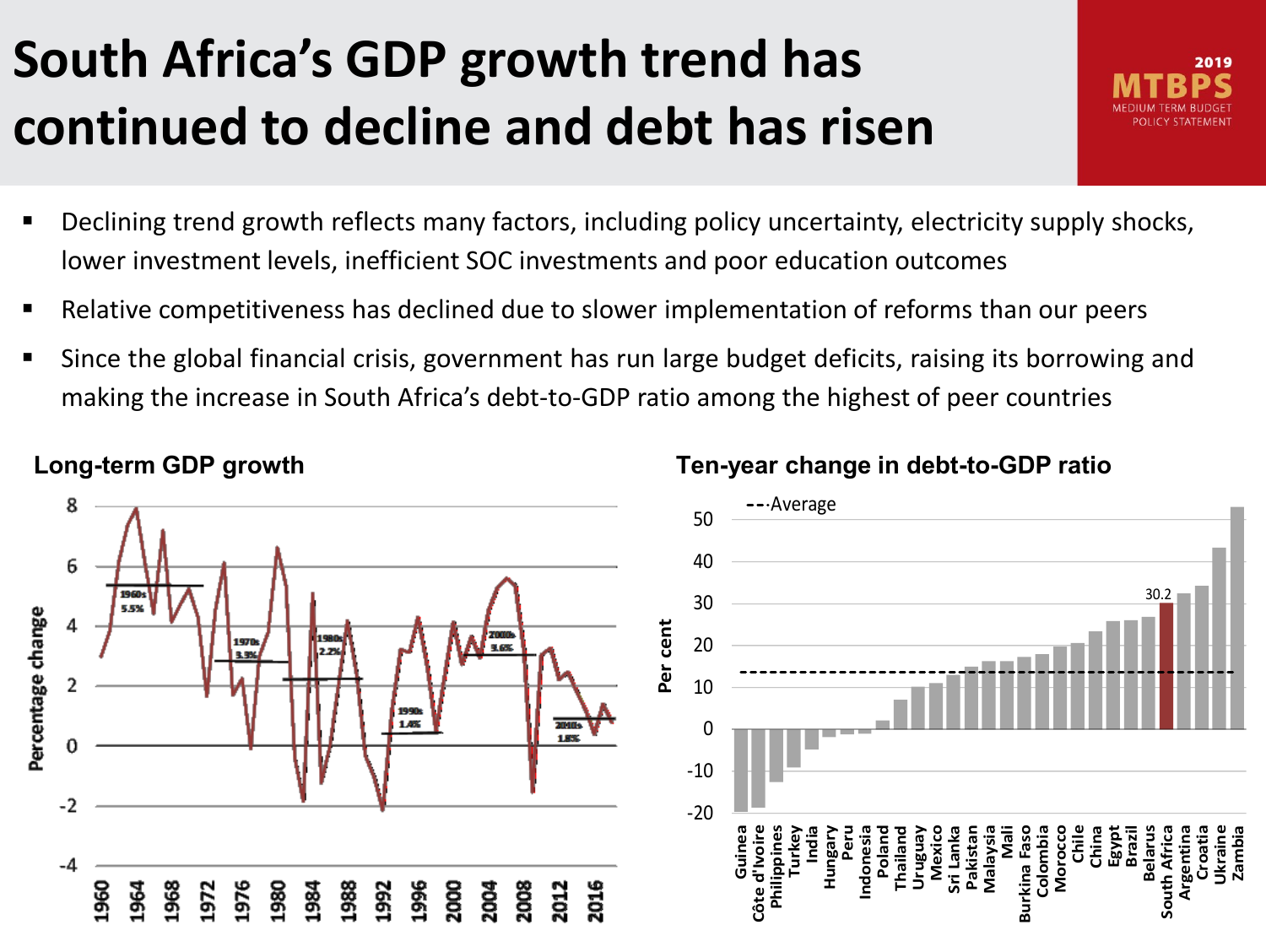## **Economic reforms are urgently required to raise GDP growth**

- Discussion document titled *Economic Transformation, Inclusive Growth, and Competitiveness: Towards an Economic Strategy for South Africa* sets out short- and medium-term growth reforms
- Short-term reforms can be implemented immediately, without significant state resources:
	- Support tourism by reducing cost of traveling to South Africa, cutting red tape for small business in the tourism sector
	- Diversify power generation by granting licences for small-scale power generation projects approved by the Minister of Energy
	- Expand telecommunications services by allowing the rapid expansion of fibre infrastructure
	- Lowering the cost of doing business by automating registration and filing processes.
- Medium-term reforms should begin immediately in transport, water, telecommunications, and industrial and trade policy
- Government continues to work with private sector to strengthen investment
	- The Infrastructure Fund's implementation unit has been established, housed within the DBSA
	- Review of public-private partnership regulation is under way to streamline approval processes and reduce implementation timeframes



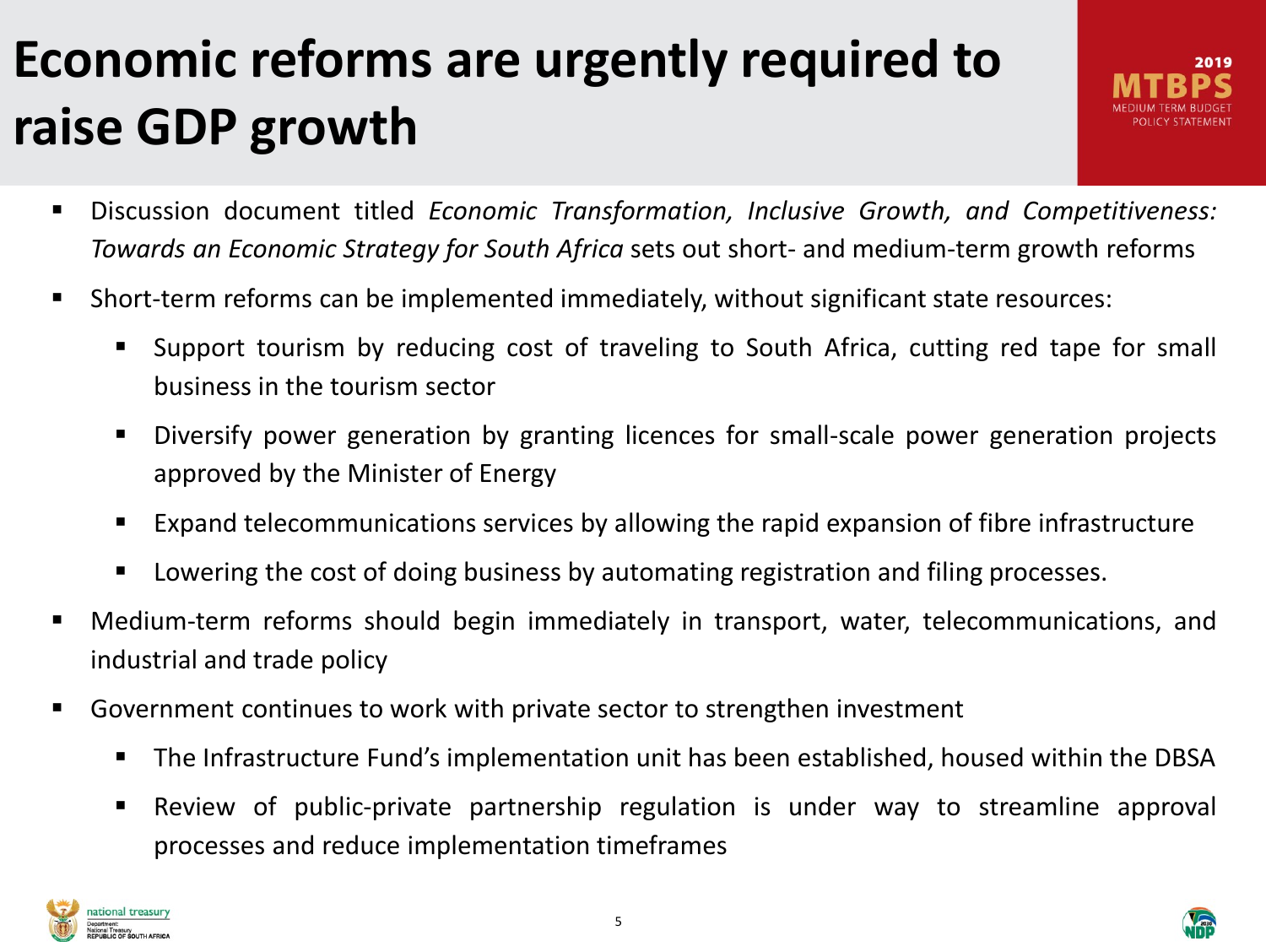#### **Revenue outlook has deteriorated**

- Compared with the 2019 Budget estimates, total revenue shortfall for 2019/20 will amount to R52.5 billion, reflecting:
	- A poor employment outlook, with job losses, lower wage settlements and smaller bonuses reducing personal income tax collection.
	- Reduced profitability in a difficult trading environment, resulting in lower-than-expected corporate income tax collections.
	- Weak household consumption, which moderates the increase in domestic VAT collection.
- **EXTE:** Large downward revisions to tax revenue over the medium term

| <b>R</b> billion                | 2019/20   | 2020/21 | 2021/22  | 2022/23 |  |
|---------------------------------|-----------|---------|----------|---------|--|
| 2019 Budget                     | 1422.2    | 1544.9  | 1670.4   |         |  |
| Buoyancy                        | 1.31      | 1.17    | 1.08     |         |  |
| <b>Revised estimates</b>        | 1 3 6 9.7 | 1460.9  | 1555.7   | 1658.2  |  |
| Buoyancy                        | 1.O8      | 1.09    | በ 99     | 1 (K)   |  |
| <b>Change since 2019 Budget</b> | $-52.5$   | $-84.0$ | $-114.7$ |         |  |

#### **Revised revenue projections**

*Source: National Treasury*



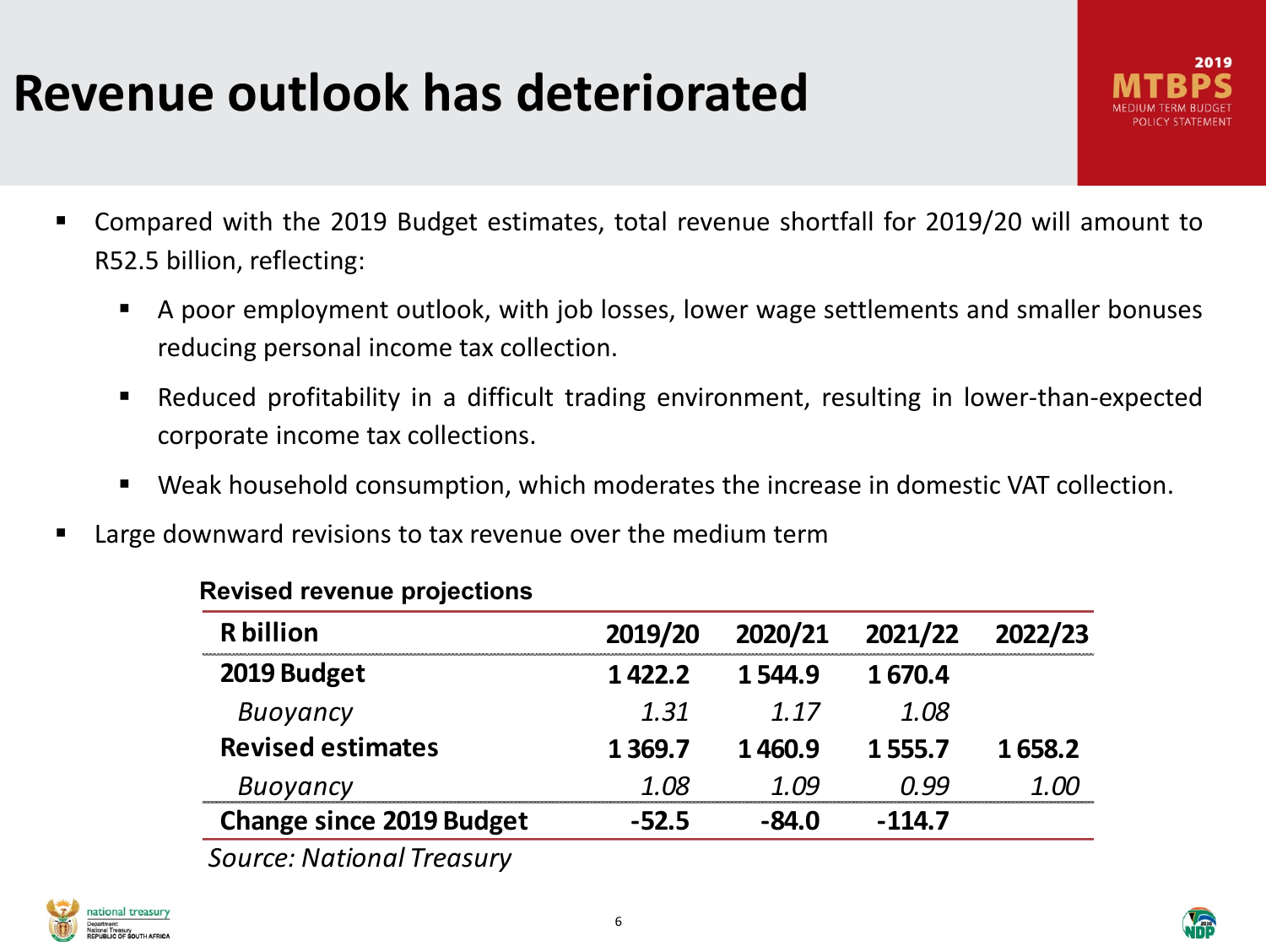### **Fiscal framework**

- The consolidated deficit includes national and provincial government, public entities and social security funds
- The consolidated deficit narrows from 6.5 per cent in 2020/21 to 5.9 per cent in 2022/23

|                             | 2018/19     | 2019/20        | 2020/21                      | 2021/22     | 2022/23     |  |
|-----------------------------|-------------|----------------|------------------------------|-------------|-------------|--|
| R billion/percentage of GDP | Outcome     | <b>Revised</b> | <b>Medium-term estimates</b> |             |             |  |
| Revenue                     | 1 4 4 5 . 4 | 1 537.8        | 1618.5<br>1 7 2 9.6          |             | 1841.2      |  |
|                             | 29.4%       | 29.5%          | 29.3%                        | 29.4%       | 29.3%       |  |
| <b>Expenditure</b>          | 1652.8      | 1844.1         | 1978.7                       | 2 097.5     | 2 2 1 4 .9  |  |
|                             | 33.6%       | 35.4%          | 35.8%                        | 35.6%       | 35.3%       |  |
| <b>Budget balance</b>       | $-207.5$    | $-306.2$       | $-360.2$<br>$-367.9$         |             | $-373.7$    |  |
|                             | $-4.2%$     | $-5.9%$        | $-6.5%$                      | $-6.2%$     | $-5.9%$     |  |
| Total gross loan debt       | 2 7 8 8.4   | 3 167.6        | 3 590.8                      | 4 0 3 5 . 7 | 4 4 7 7 . 7 |  |
|                             | 56.7%       | 60.8%          | 64.9%                        | 68.5%       | 71.3%       |  |

#### **Consolidated government fiscal framework**

*Source: National Treasury*

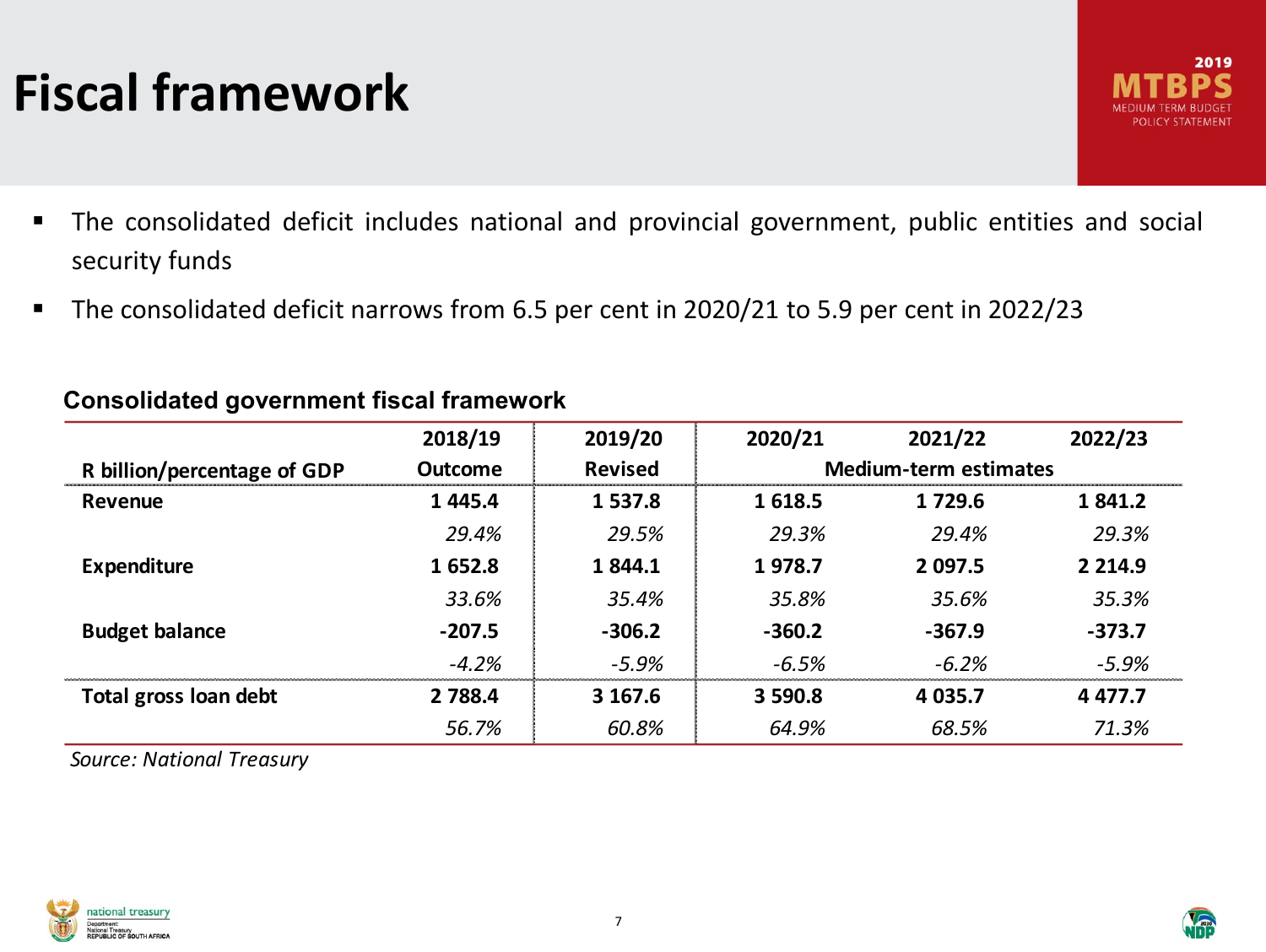### **In-year main budget non-interest expenditure adjustments**

#### **Revisions to 2019/20 main budget non-interest expenditure**

|                                                                     | <b>R</b> million |  |
|---------------------------------------------------------------------|------------------|--|
| Non-interest expenditure (2019 Budget Review)                       | 1 456 500        |  |
| Upward expenditure adjustments                                      | 44 527           |  |
| Budget Facility for Infrastructure projects and project preparation | 630              |  |
| Financial support to state-owned companies:                         |                  |  |
| Eskom Special Appropriation Bill                                    | 26 000           |  |
| South African Airways                                               | 5 500            |  |
| South African Broadcasting Corporation                              | 3 200            |  |
| Denel                                                               | 1800             |  |
| South African Express                                               | 300              |  |
| Self-financing $1$                                                  | 1655             |  |
| Provisional downward adjustment not effected on compensation        | 4 800            |  |
| Roll-overs                                                          | 345              |  |
| National Revenue Fund payments adjustment                           | 224              |  |
| Revision to members of Parliament remuneration                      | 73               |  |
| Downward expenditure adjustments                                    | (21405)          |  |
| Declared unspent funds and revision to magistrates' salaries        | (4029)           |  |
| Contingency reserve                                                 | (13000)          |  |
| Skills development levy                                             | (182)            |  |
| Provisional allocation not assigned to votes                        | (1010)           |  |
| National government projected underspending                         | (1184)           |  |
| Local government repayment to the National Revenue Fund             | (2 000)          |  |
| Revised non-interest expenditure (2019 MTBPS)                       |                  |  |
| Change in non-interest expenditure from 2019 Budget                 | 23 122           |  |
| Change in non-interest expenditure excluding Eskom                  | (2878)           |  |

*1. Spending financed from revenue derived from departments' specific activities Source: National Treasury*





- Non-interest spending has increased by R23 billion in the current year, mainly due to a Special Appropriation Bill that allocates R26 billion to Eskom
- Government has accommodated all other expenditure pressures within budget baselines
- In-year adjustments are partially offset by the use of the contingency reserve, provisional allocations, projected underspending and declared unspent funds

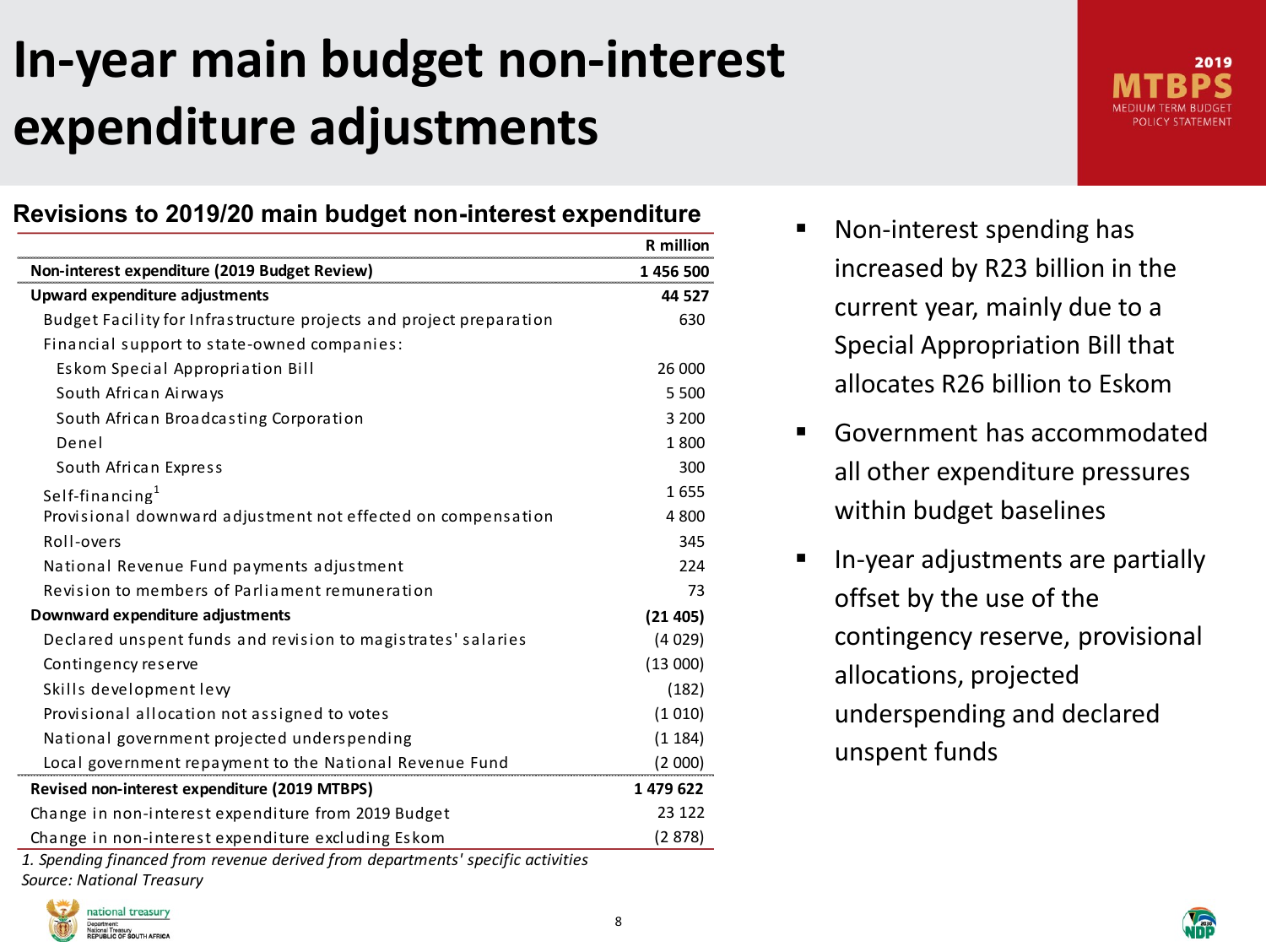# **Medium-term non-interest expenditure adjustments**

2019

- Relative to the 2019 Budget, main budget non-interest expenditure increases by R23 billion in 2020/21, and decreases by R8.2 billion in 2021/22. These net changes include:
	- **Increases in non-interest spending of R45 billion and R22 billion over the next two vears,** mainly as a result of additional support to Eskom.
	- Reductions of R21 billion in 2020/21 and R28.5 billion in 2021/22, mostly falling on goods and services, and current and capital transfers. Compensation is revised down marginally in line with lower CPI projections.
- The expected savings from compensation and other measures announced in the 2019 Budget amounting to R12 billion annually over the next two years – have been reversed. Compensation measures will be included in a broader discussion between government and labour on future adjustments to wage bill growth
- In 2022/23, main budget non-interest spending will be contained in line with consumer price index (CPI) inflation



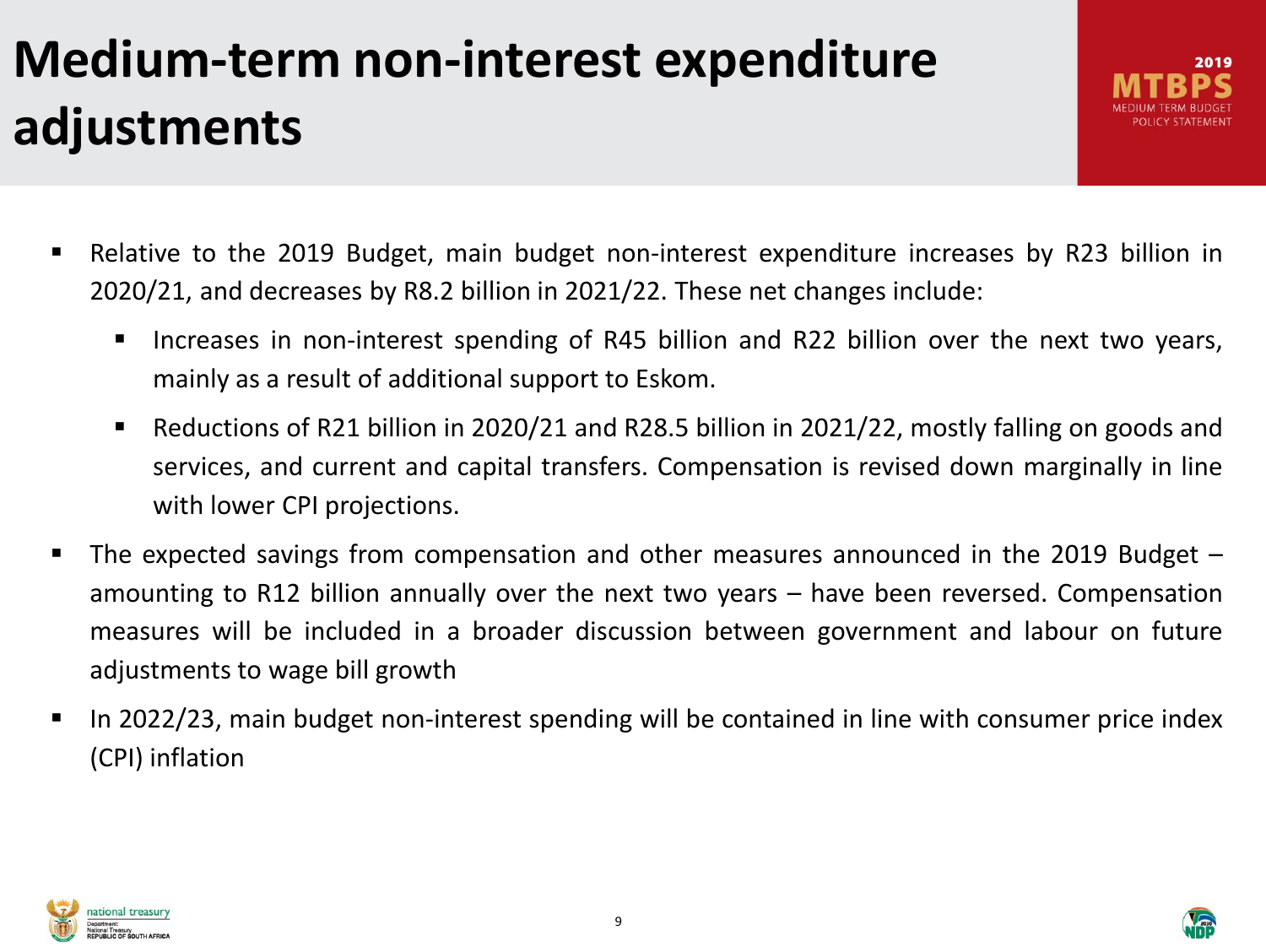# **Main budget primary deficit and debt outlook**

- Real main budget non-interest spending grows at 1.2 per cent in 2020/21, 0.1 per cent in 2021/22, and -0.2 per cent in 2022/23
- Main budget primary deficit narrows to 1.4 per cent of GDP in 2022/23
- Debt-to-GDP reaches 71.3 per cent in 2022/23 and, without additional measures, will continue to grow

#### **Gross debt-to-GDP outlook**

#### 10 22 23 24 25 26 27 28  $\begin{picture}(180,100) \put(10,10){\line(1,0){15}} \put(10,10){\line(1,0){15}} \put(10,10){\line(1,0){15}} \put(10,10){\line(1,0){15}} \put(10,10){\line(1,0){15}} \put(10,10){\line(1,0){15}} \put(10,10){\line(1,0){15}} \put(10,10){\line(1,0){15}} \put(10,10){\line(1,0){15}} \put(10,10){\line(1,0){15}} \put(10,10){\line(1,0){1$  $\longrightarrow$ Non-interest spending  $\longrightarrow$ Revenue *\*Excluding Eskom financial support and transactions in financial assets and liabilities* **56.7 60.8 64.9 68.5 71.3 73.7 75.8 77.8 79.5 80.9 59.8 62.8 65.7 68.0 70.1 71.8 73.4 74.7 75.8 50.6 52.7 55.6 56.2 57.8 58.9 59.7 60.2 60.1 59.9 59.3** 50 55 60 65 70 75 80 85 20<br>
2019<br>
2019<br>
2020<br>
2020<br>
2020<br>
2020<br>
2020<br>
2020<br>
2020<br>
2020<br>
2020<br>
2020<br>
2020<br>
2020<br>
2020<br>
2020<br>
2020<br>
2020<br>
2020<br>
2020<br>
2020<br>
2020<br>
2020<br>
2020<br>
2020<br>
2020<br>
2020<br>
2020<br>
2020<br>
2020<br>
2020<br>
2020<br>
2020<br>
2020<br>
2020<br>
2020<br>
20  $\rightarrow$ Revised including financial support for Eskom Revised excluding financial support for Eskom  $\rightarrow$  2019 Budget

#### **Main budget primary balance\***

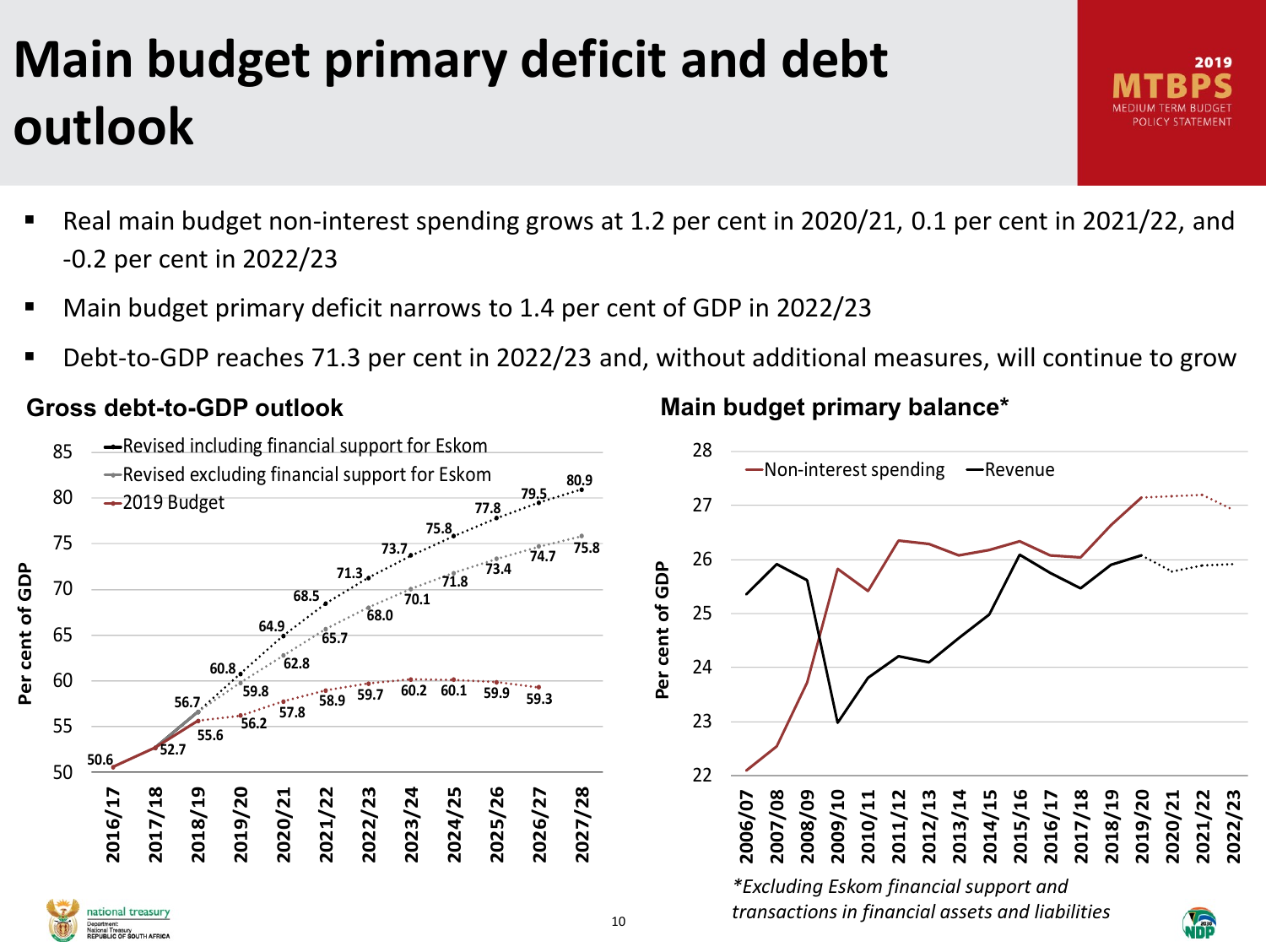### **Expenditure priorities**



- Consolidated government spending is expected to total R6.3 trillion over the MTEF period, growing at an average annual growth rate of 6.3 per cent
- **E** Learning and culture, social development and health receive the largest allocations, amounting to R3 trillion over the next three years
- By 2022/23, debt-service costs are expected to exceed spending in areas such as health and economic development



#### **Consolidated government expenditure by function, 2020/21 – 22/23**



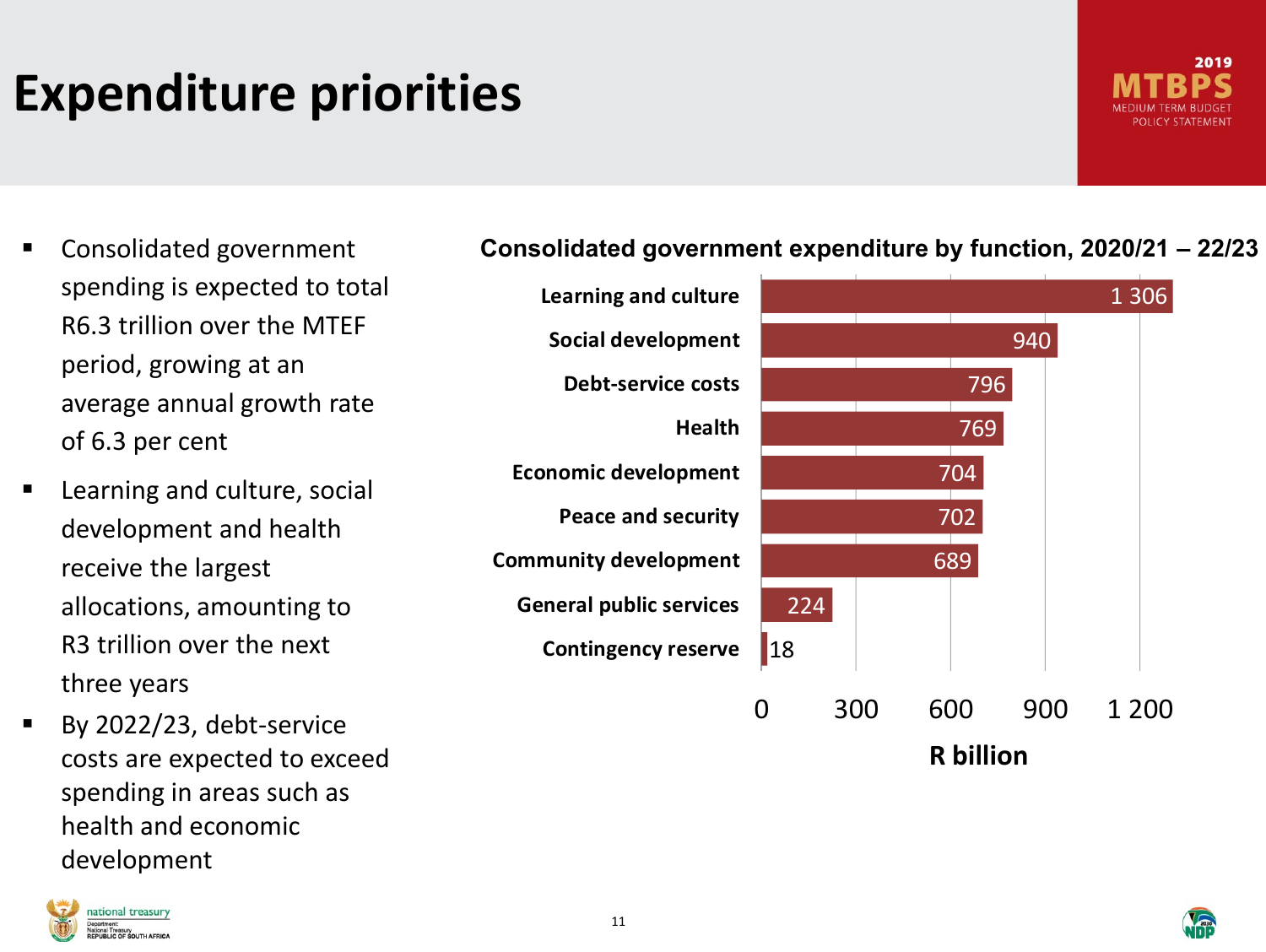### **Fastest growing areas of spending**

 Financial payments (mostly support for state-owned companies), debt-service costs and wages are the fastest-growing areas of expenditure

#### **Average nominal growth in consolidated spending, 2020/21 – 22/23**







2019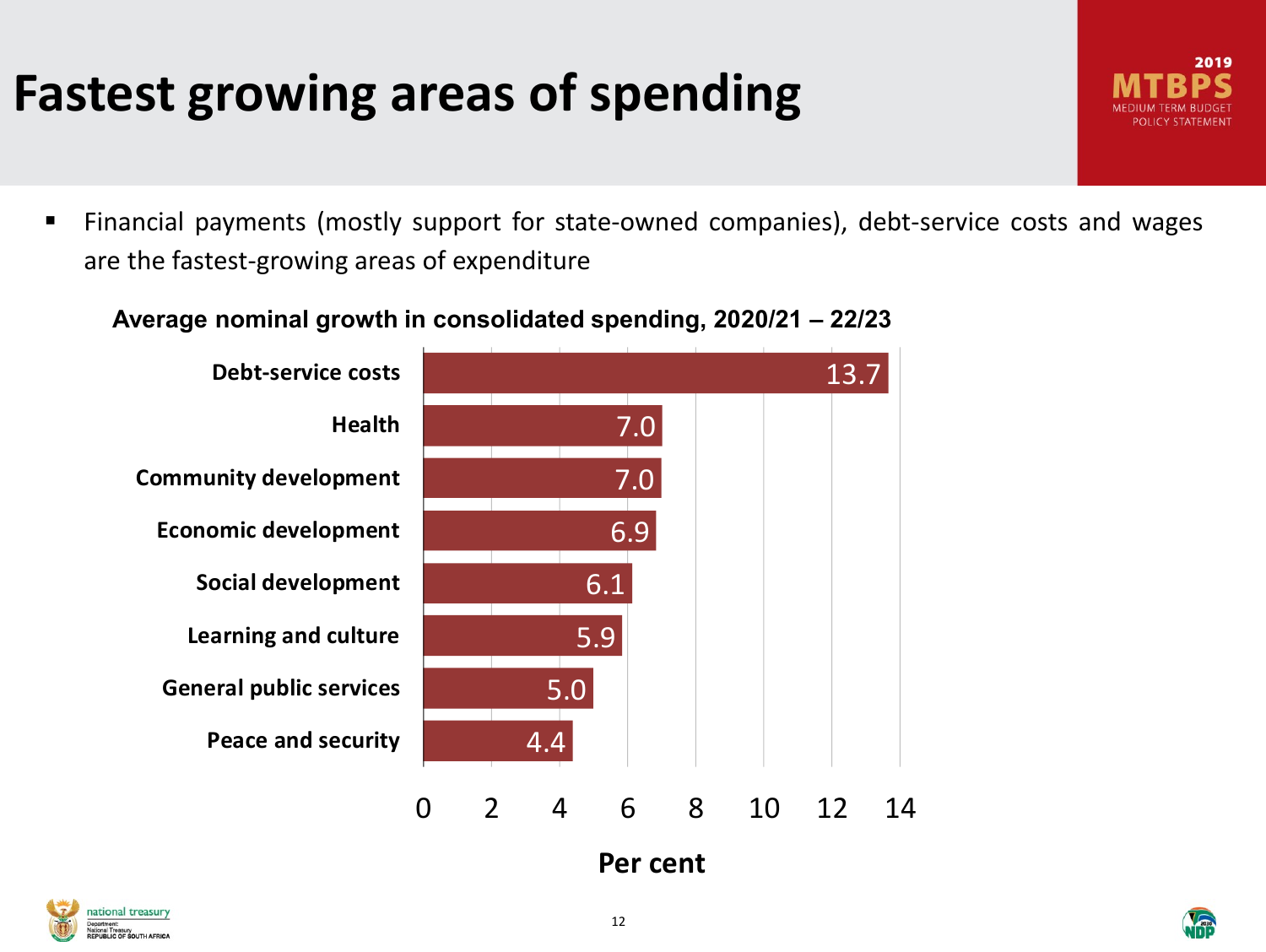### **Division of revenue**

- Over the medium term, government proposes to allocate 48.1 per cent of available non-interest expenditure to national departments, 43 per cent to provinces and 8.9 per cent to local government
- **•** Over this period national government resources grow an annual avera of 2.3 per cent, provincial resources by 6.1 per cent and loc government resources by 6.2 per cent

**Division of revenue framework**

|                             | 2016/17        | 2017/18 | 2018/19     | 2019/20 | 2020/21                      | 2021/22 | 2022/23   |
|-----------------------------|----------------|---------|-------------|---------|------------------------------|---------|-----------|
| R billion                   | <b>Outcome</b> |         |             | Revised | <b>Medium-term estimates</b> |         |           |
| Division of available funds |                |         |             |         |                              |         |           |
| <b>National departments</b> | 555.7          | 592.7   | 634.4       | 742.8   | 757.4                        | 766.2   | 796.2     |
| <b>Provinces</b>            | 500.4          | 538.6   | 572.0       | 612.8   | 651.5                        | 694.8   | 731.1     |
| Equitable share             | 410.7          | 441.3   | 470.3       | 505.6   | 541.0                        | 576.7   | 607.6     |
| Conditional grants          | 89.7           | 97.2    | 101.7       | 107.3   | 110.5                        | 118.2   | 123.5     |
| Local government            | 102.9          | 111.1   | 118.5       | 127.2   | 132.4                        | 143.0   | 152.2     |
| Equitable share             | 50.7           | 55.6    | 60.8        | 69.0    | 74.7                         | 81.1    | 87.2      |
| General fuel levy sharing   | 11.2           | 11.8    | 12.5        | 13.2    | 14.0                         | 15.2    | 16.1      |
| with metropolitan           |                |         |             |         |                              |         |           |
| municipalities              |                |         |             |         |                              |         |           |
| Conditional grants          | 40.9           | 43.7    | 45.3        | 45.1    | 43.7                         | 46.8    | 49.0      |
| Provisional allocations not |                |         |             |         | 21.2                         | 34.9    | 33.1      |
| assigned to votes           |                |         |             |         |                              |         |           |
| Projected underspending     |                |         |             | $-3.2$  |                              |         |           |
| Total                       | 1 159.0        | 1 242.3 | 1 3 2 4 . 9 | 1 479.6 | 1 5 6 2.5                    | 1 638.9 | 1 7 1 2.6 |
| Percentage shares           |                |         |             |         |                              |         |           |
| National departments        | 48.0%          | 47.7%   | 47.9%       | 50.1%   | 49.1%                        | 47.8%   | 47.4%     |
| Provinces                   | 43.2%          | 43.3%   | 43.2%       | 41.3%   | 42.3%                        | 43.3%   | 43.5%     |
| Local government            | 8.9%           | 8.9%    | 8.9%        | 8.6%    | 8.6%                         | 8.9%    | 9.1%      |
|                             |                |         |             |         |                              |         |           |

*Source: National Treasury* 

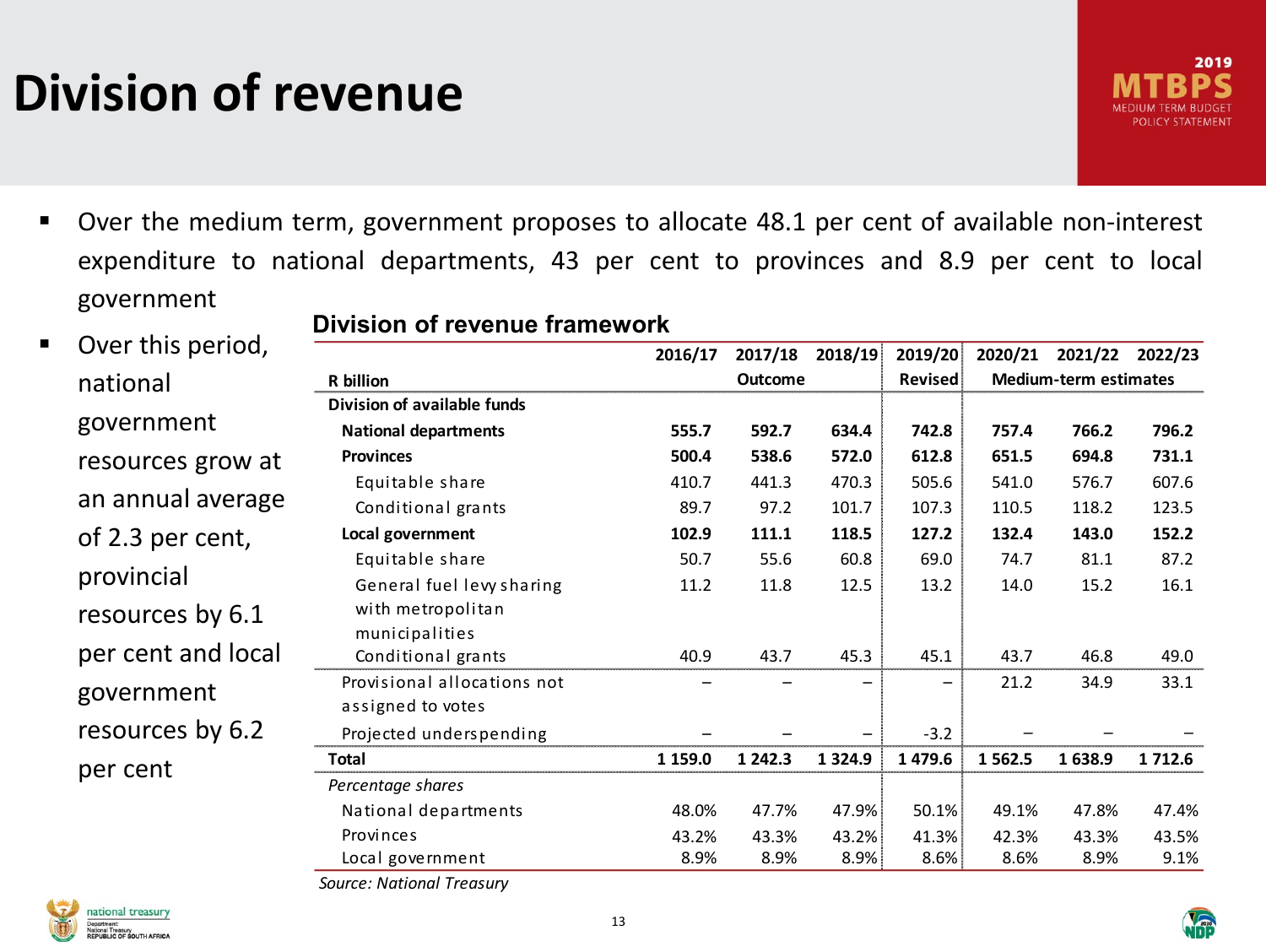### **Additional measures are needed to stabilise the public finances**

- Government proposes a fiscal target of achieving a main budget primary balance in other words, revenue equal to non-interest expenditure – by 2022/23. This metric excludes financial support for Eskom, which will be addressed through separate operational and financial reforms
- Achieving the fiscal target requires large additional adjustments exceeding R150 billion in total over the medium term. The following elements will be critical:
	- Growth in the public-service wage bill needs to decline to reduce the pressure on goods and services and infrastructure. The wage bill accounts for 46 per cent of tax revenue in 2019/20, primarily because of above-inflation increases in average remuneration over the past decade.
	- Significant tax increases over the past several years leave only moderate scope to boost tax revenue at this time. Given the size of the required adjustment, however, additional tax measures are under consideration.
	- To reduce future transfers, a sustainable plan for state-owned companies is required. It should include the disposal of non-core assets and options for private-sector participation.
- The final adjustments will be announced in the 2020 Budget. These measures require difficult decisions that will affect the economy and the distribution of public resources.



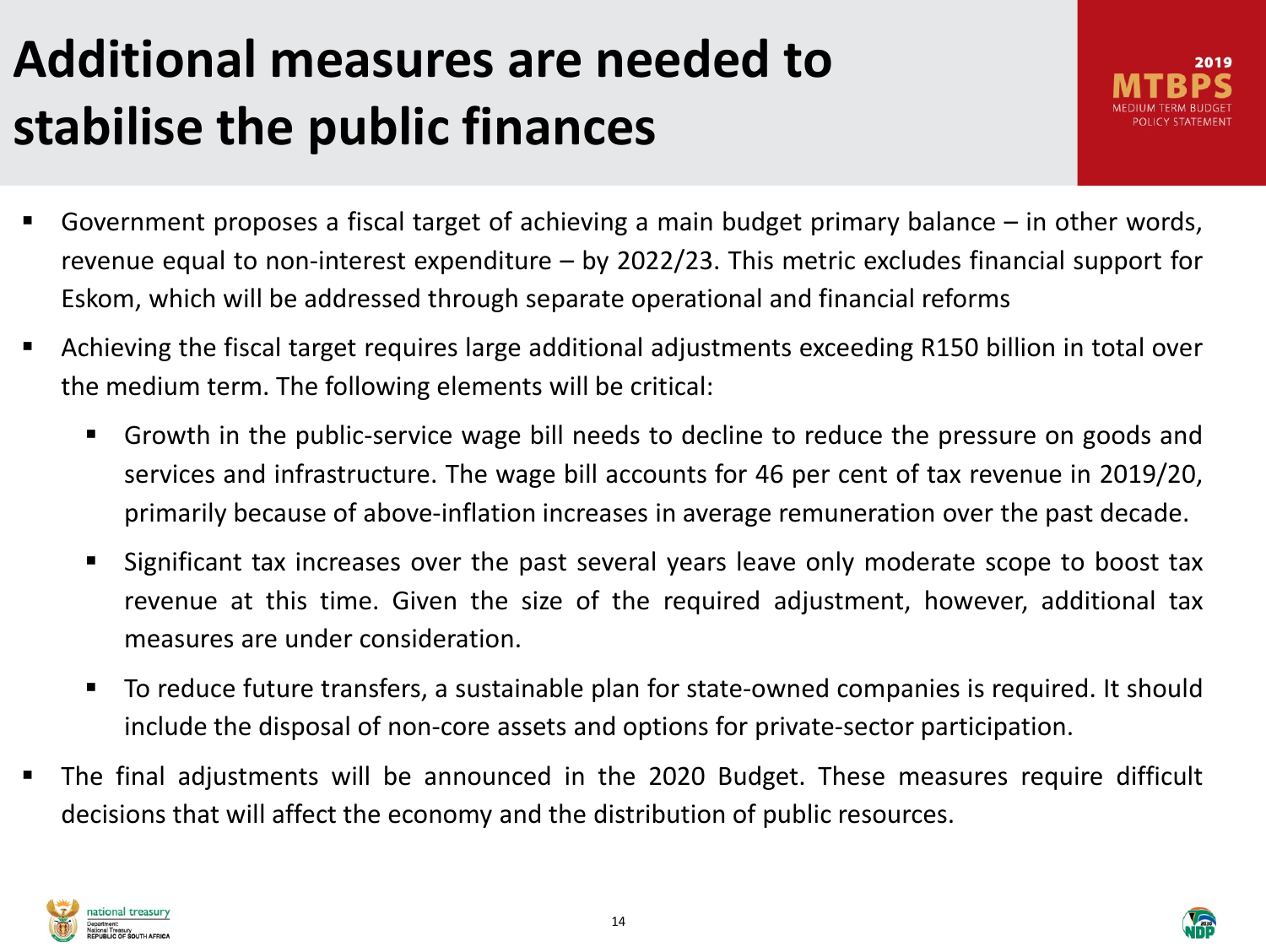## **Several state-owned companies are facing difficulties**

- Several large state-owned companies are in crisis as a result of governance failures, poor operational performance and resultant unsustainable debt burdens
- SOCs debts grown alongside government debt
- **Government has increased** spending to meet its obligations for guaranteed debt, but decisions are required to manage the ongoing impact of these entities on the fiscus
- A programme of reforms is being enacted to strengthen governance and operations at these entities, and to stabilise those in financial distress

#### **Public-sector debt**



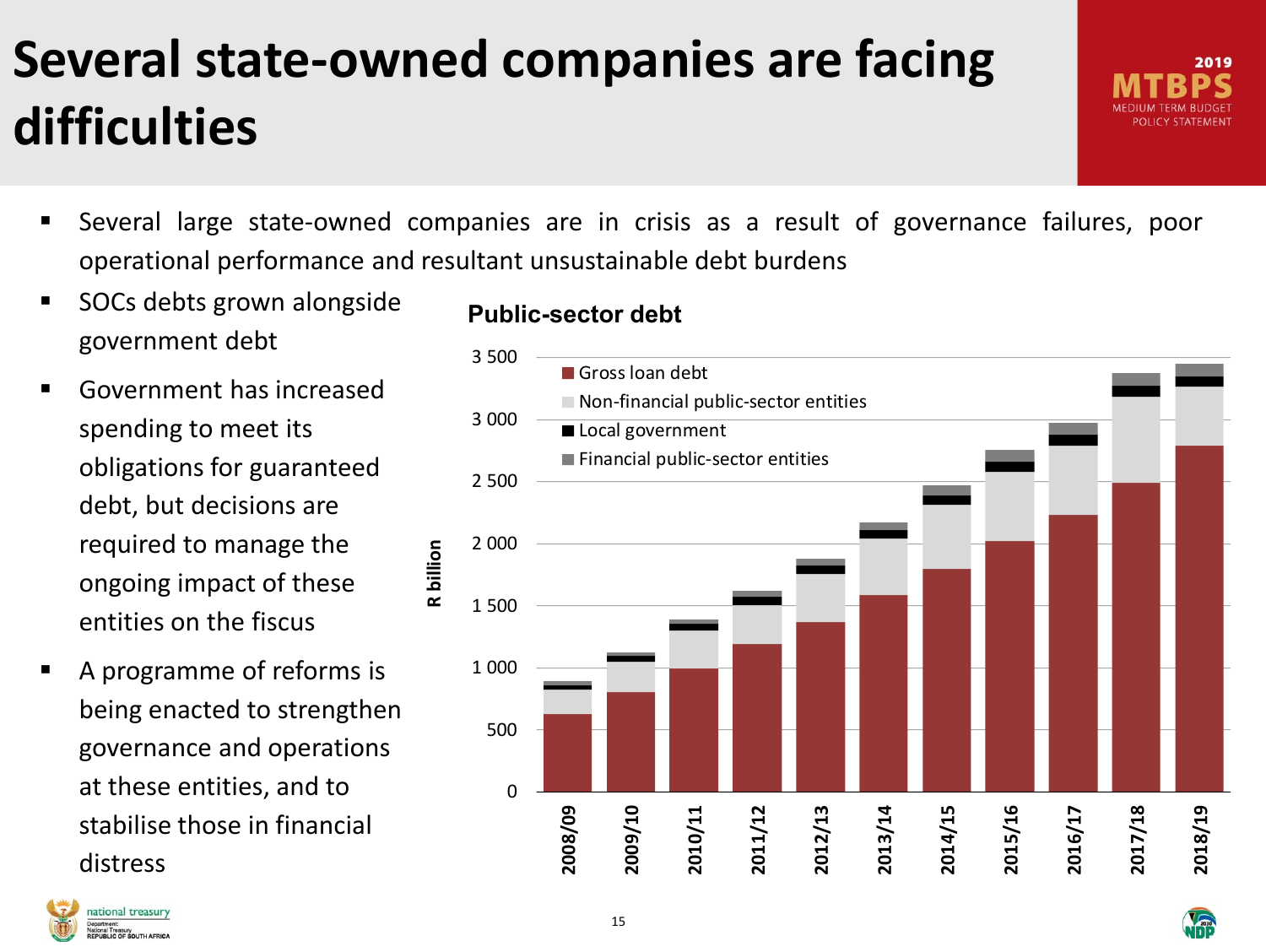### **Interventions to stabilise Eskom and other state-owned companies**

- Government is committed to the separation of Eskom into three functions (generation, transmission, distribution) in conjunction with necessary organisational reforms to achieve operational efficiency.
- National Treasury and Department of Public Enterprises are working with Eskom to implement the plan, announced in February 2019 State of the Nation Address, to achieve this.
- The immediate priority is to stabilise Eskom's cash-flow management, while undertaking the separation. Government has made provisional support of R49 billion available in 2019/20, R56 billion in 2020/21 and R33 billion in 2021/22.
- Should Eskom be unable to issue debt, government may be called upon to provide further support to enable the company to meet its obligations. Additional reforms to reduce Eskom's debt burden will only be considered once the utility reduces costs and makes progress in the unbundling process.
- Other state-owned companies are also adding to spending pressures on government. Funding for South African Airways (SAA), the South African Broadcasting Corporation, Denel and South African Express amounts to R10.8 billion in the current year.
- SAA unlikely to generate sufficient cash flow to sustain operations in its current configuration. Government will repay SAA's outstanding government guaranteed debt of R9.2 billion over the next three years to honour its contractual obligation. Operational changes at SAA are required urgently

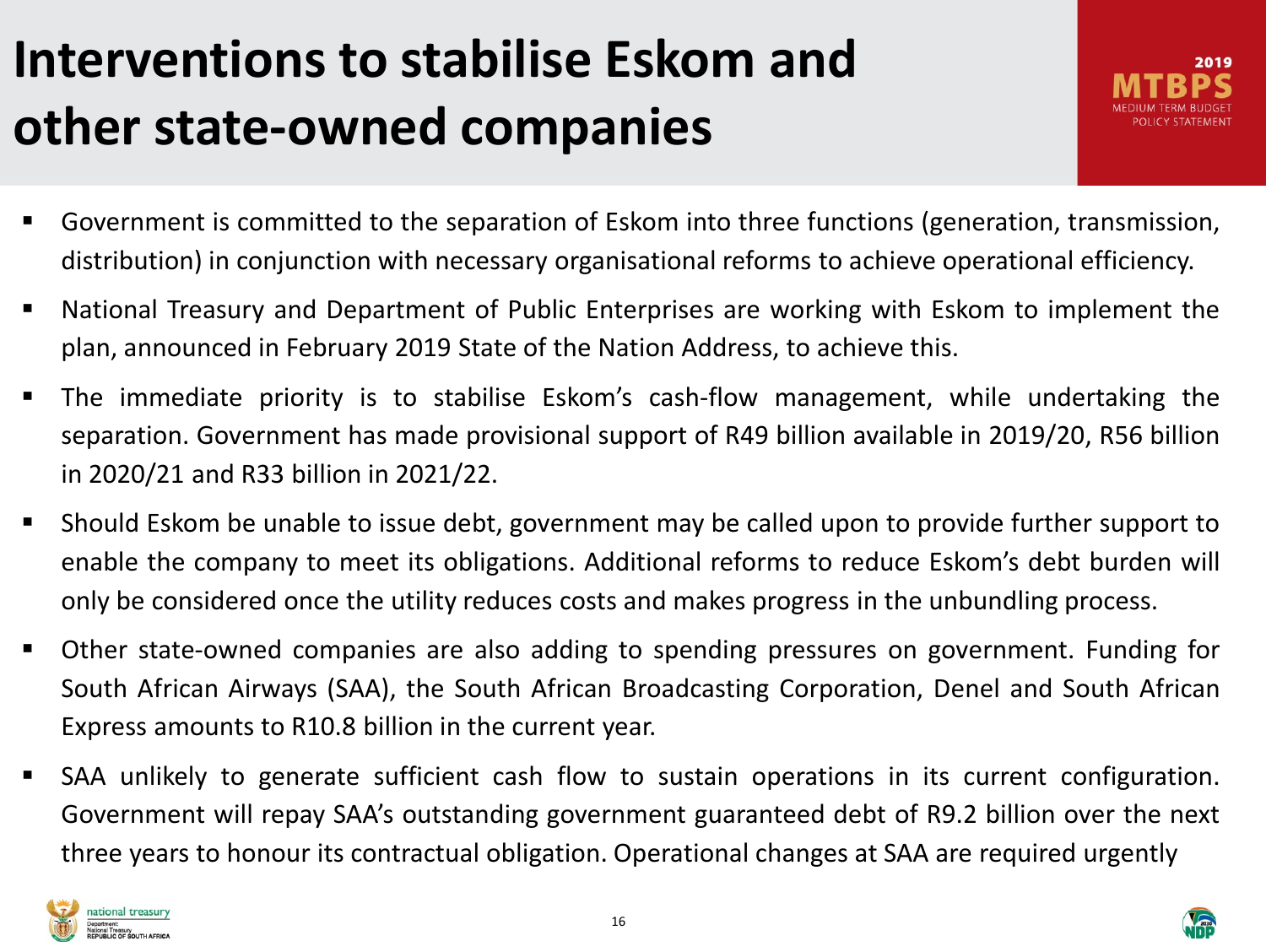# **Improving spending efficiency and reducing waste**

- Through reprioritisation, the National Prosecuting Authority receives an additional R1.3 billion, and the South African Revenue Service receives an additional R1 billion for the period 2019/20 to 2022/23, to bolster efforts to combat corruption and improve revenue collection
- In order to improve efficiency and reduce wasteful expenditure, government will:
	- Standardise the regulation of development charges through the Municipal Fiscal Powers and Functions Amendment Bill, which will be tabled shortly.
	- Suspend implementation of new public transport networks in cities that have been in the planning stage for over a decade with no roll-out of services to residents.
	- Merge and consolidate entities and regulatory agencies, and dispose of unused land and other assets.
	- I Initiate work to limit claims against the state, including through a review of medico-legal claims and accelerated implementation of the Road Accident Benefit Scheme.
	- Manage benefits received by political office bearers, through reforms to the Ministerial Handbook.
	- Review existing procurement regulatory framework, through the Public Procurement Bill, to simplify procurement processes and governance.